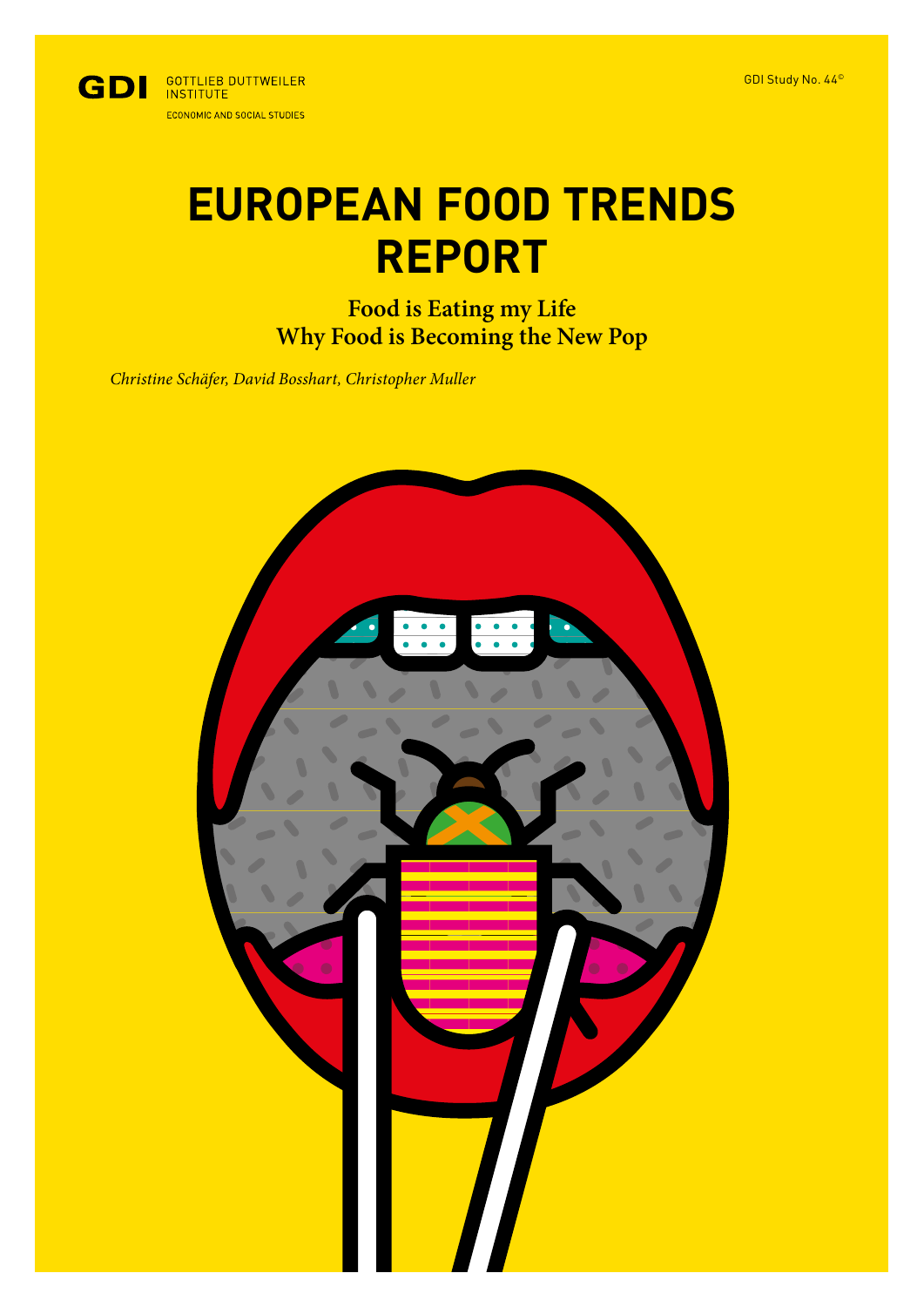### **Publication details**

**GDI Study No. 44** European Food Trends Report Food is Eating my Life: Why Food is Becoming the New Pop

### **Authors**

Christine Schäfer, David Bosshart Christopher Muller, Boston University School of Hospitality Management

**GDI Research Board** Alain Egli, Karin Frick, Karin Stieger, Marta Kwiatkowski, Leonie Talmann, Stefan Breit

### **With the support of:**

Peter Gloor, Massachusetts Institute of Technology, MIT Center for Collective Intelligence Hannelore Daniel, TU Munich, Chair of Nutrition Physiology

#### **Editors**

Anja Dilk, Berlin, and Heike Littiger, Munich, www.mitte-muenchen.de

### **Proofreading and translation** Cerebro AG, Munich, www.cerebro.de

**Concept & design** Joppe Berlin, www.joppeberlin.de

### **Illustration** Frances Franzke, www.francesfranzke.de

© GDI 2017

ISBN: 978-3-7184-7107-2

### **Publisher**

GDI Gottlieb Duttweiler Institute Langhaldenstrasse 21 CH-8803 Rüschlikon/Zürich Telefon +41 44 724 61 11 info@gdi.ch www.gdi.ch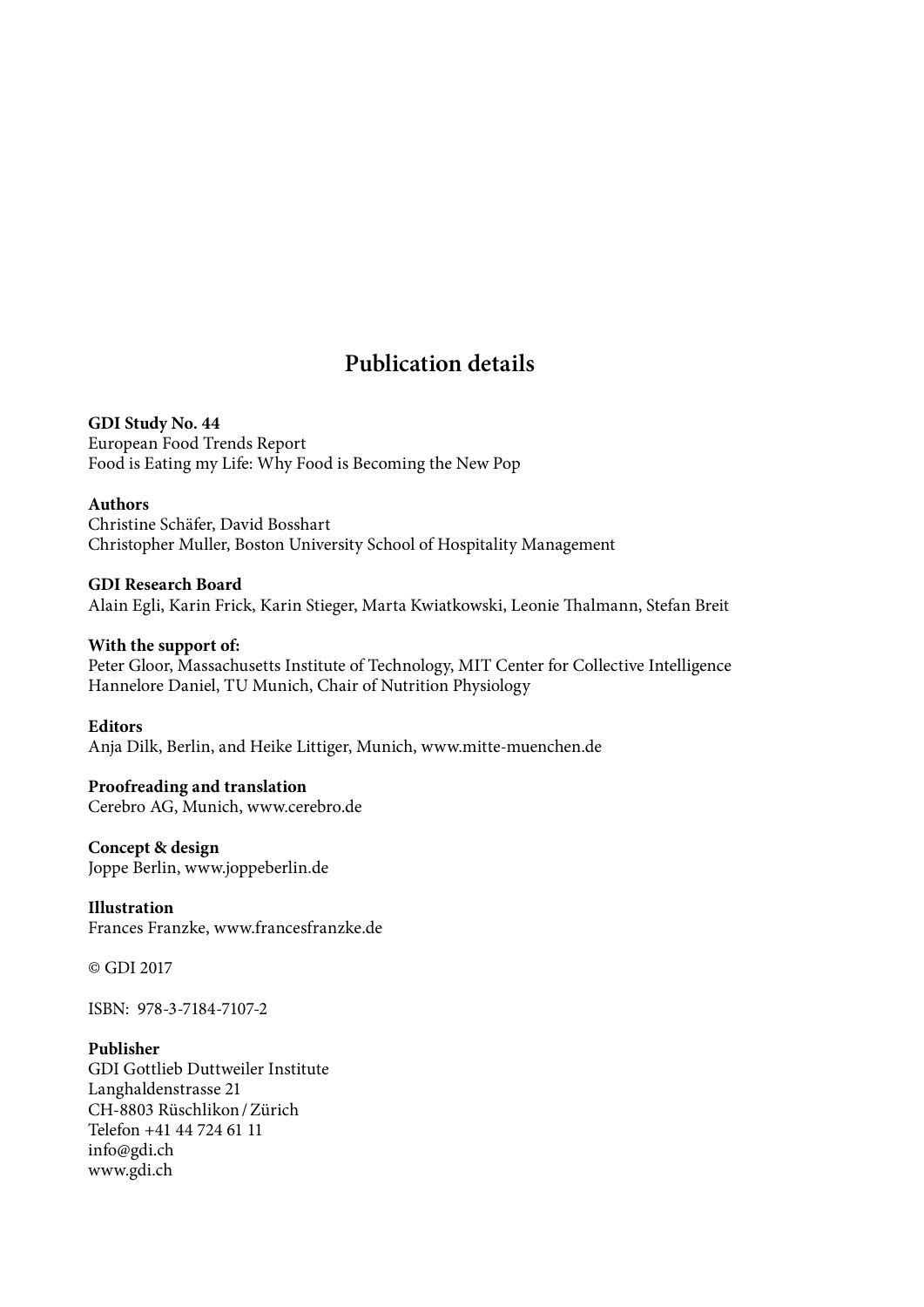### **Table of contents**

#### 02 **SUMMARY**

### 05 **FOOD IS (EATING) MY LIFE: THE FOOD TREND MAP** Food is Health *> Digestive Wellness > Biohacking* Food is High-Tech

*> Alternative Protein Sources*

*> Packaging*

### 22 **THE FOOD DISRUPTION MAP**

### 27 **FOOD TRENDS BETWEEN BIOHACKING AND DIGESTIVE WELLNESS** Everything will be Food and Food will be Pop *> Food* T*ought Leaders* What happens in the belly, doesn't stay in the belly From Artifcial to (Sm)Art The Data Aggregator wins

### 57 **KEY TAKEAWAYS**

60 **APPENDIX** Methods and procedure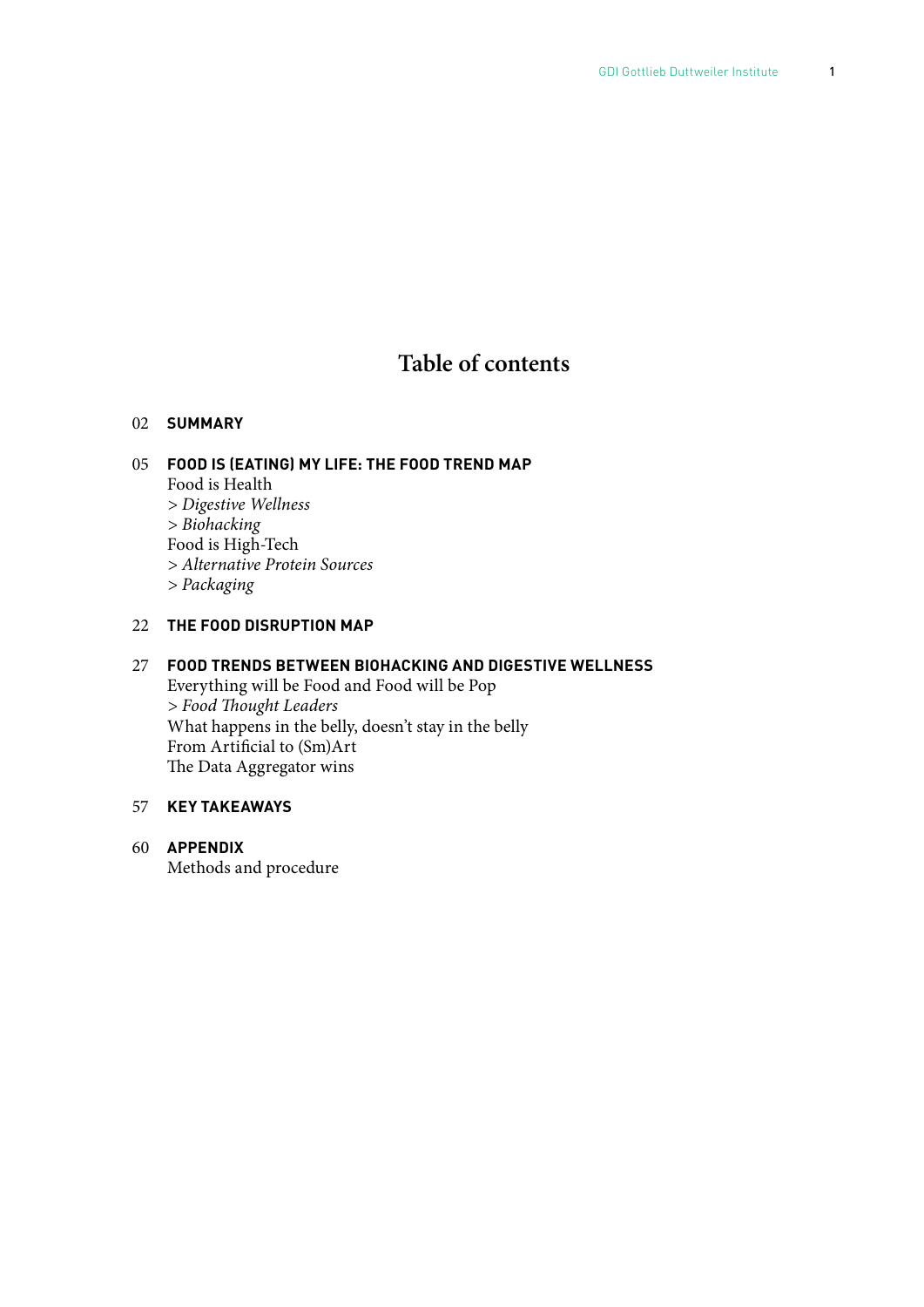## **Summary**

For a long time, food was a clearly defned experience, usually celebrated in rituals of the community. The tasty dinner at the family table, the fragrant curry at the business lunch. For the average modern European, of course, it's no longer roasts and sausage sandwiches that are on the menu, but crisp salads, olives, cheeses, pasta. And of course organic, local, fresh and natural, and nevertheless convenient. But until now, eating was almost always presumed to be a social act of limited duration. When the pasta is fnished, when the wrap is eaten, the act is complete and the focus of very busy people turns to something else. The Food Trends Report 2017 shows: this is now changing.

Food is fnding its way into almost every area of our lives. It is a wellness experience and lifestyle, an orientation point in the formation of the identity of the modern self, a compass in the search for morality, and sometimes an ersatz religion. It is one of the hottest topics in the social media chatter of the smartphone society, an apex of the culture of fun, but also an investment opportunity and a catalyst for a life that is as comfortable and sustainable as possible. **Food is everything and everywhere!**

Two trends in particular stand out: food is health and food is high-tech.

Health has become a lifestyle. Food is not only expected to taste good and fll the stomach, but also to be conducive to inner wellbeing. People are giving thought to their digestion, books like "Gut: The Inside Story of Our Body's Most Underrated Organ" are becoming bestsellers. The stomach and gut are threatening to steal the brain's crown as the key organ. Digestive wellness is becoming a driver of many other nutritional trends. Genes and diet interact in complex

ways that are not yet understood. The better you know your body, the better you can treat it. Biohacking allows the self to play around with building the best version of itself. Superfood, nootropics and smart drugs can help in the process of self-optimisation.

Our lives today are shaped by high-tech. Nothing happens without the Internet, smartphones, computers and the Internet of Things. Where everything is increasingly networked, digitisation will not spare the world of food. Customer expectations are changing, and the entire architecture of the value chain is also being transformed. **Te world of food is in a state of turmoil.** Value creation networks are emerging in which various diferent components are digitally linked, from drone delivery and 3D food printers directly in the homes of consumers to smart packaging offering customers an individual shopping experience through additional digital information on product content and production channels.

For companies, this means that the focus of the value creation network shifs to customers as these digital technologies give them more and more infuence. Customer requirements are changing rapidly, niches for new business models are emerging. Only those who are quick to adapt to these changes by re-combining and creatively networking all elements of the value creation network can survive. The investment battle has begun; connecting centrally with as many players as possible is a must. Because the only winner will be the ruler of the information flows. Data is king.

High-tech also relates to products themselves. Consumers not only avail themselves of alter-native sources of protein from soya, nuts or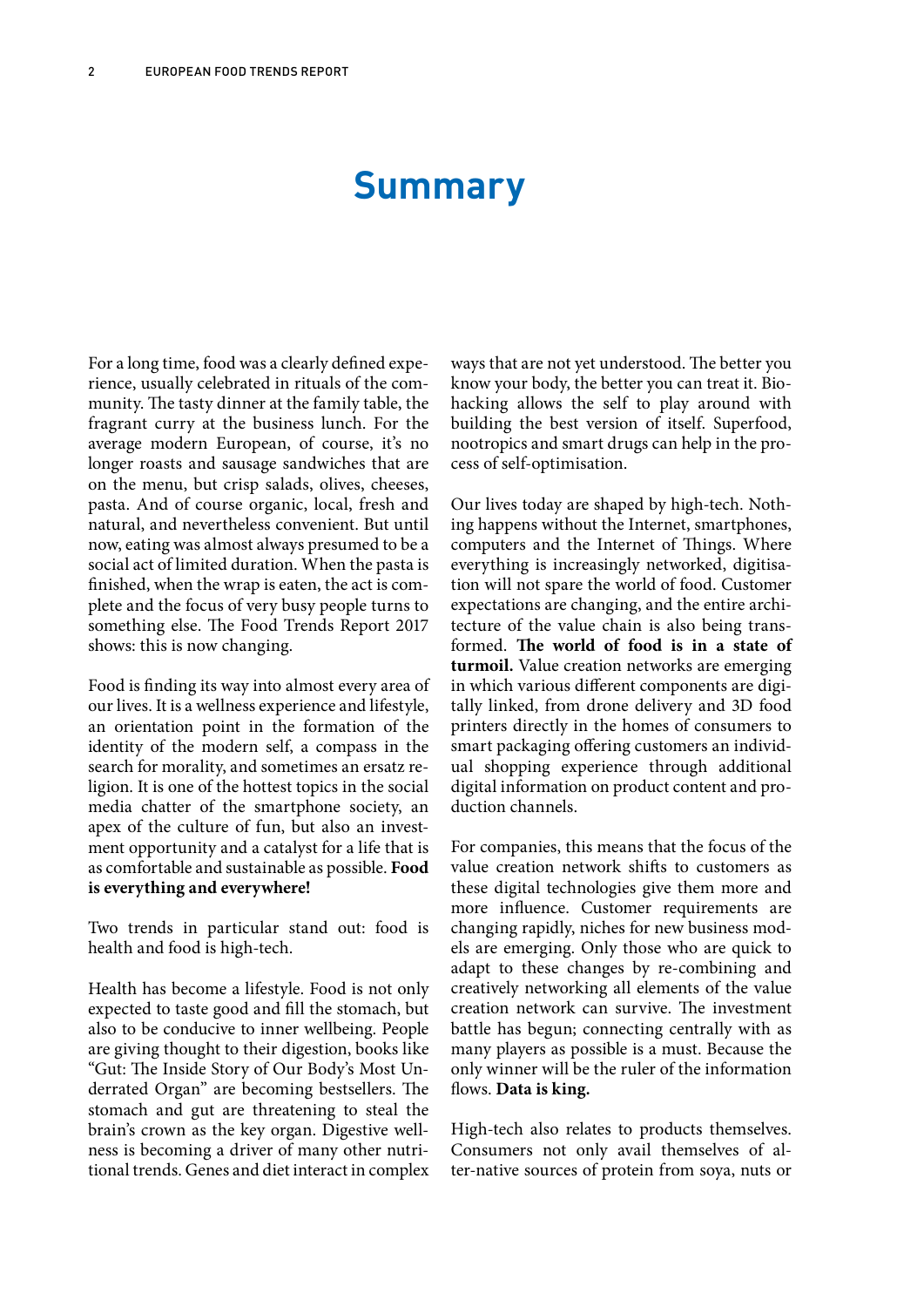even insects, they are also increasingly turning to imitation burgers made from plant fbres. Mincemeat from the laboratory, on the other hand, on which researchers are currently working, is still viewed with scepticism. There's already a cookbook with creative lab meat recipes: from steak in the form of a knitted scarf to meat lollipops.

The Food Disruption Map shows how these trends could spread through society. It reveals a relationship between technological progress and social acceptance: the more advanced a tech-nology is, the more likely it will be accepted by society.

Regardless of how quickly these innovations fnd acceptance, we will not let go of our obsession with food. With their enthusiasm for social media, tech-savvy millennials have irretrievably revolutionised our relationship with food. Food is social, making it one of the hottest topics on blogs, Twitter, Instagram and YouTube. Food, hyperaesthetically stage-managed, is becoming ubiquitous. Food porn is a trend and food is pop. Food stars like celebrity chef Jamie Oliver or blogger Erin Anderson have long been able to keep up with Hollywood.

When food permeates every area of our lives, we continue to assign new functions to it. Food, health, tech-play, lifestyle, lynchpin of identity. What's next? Maybe we'll think nothing in 10 years of frying up an in-vitro steak or printing out a 3D pizza. One thing is certain: "Tell me what you eat, and I will tell you what you are" – truer today than ever before.